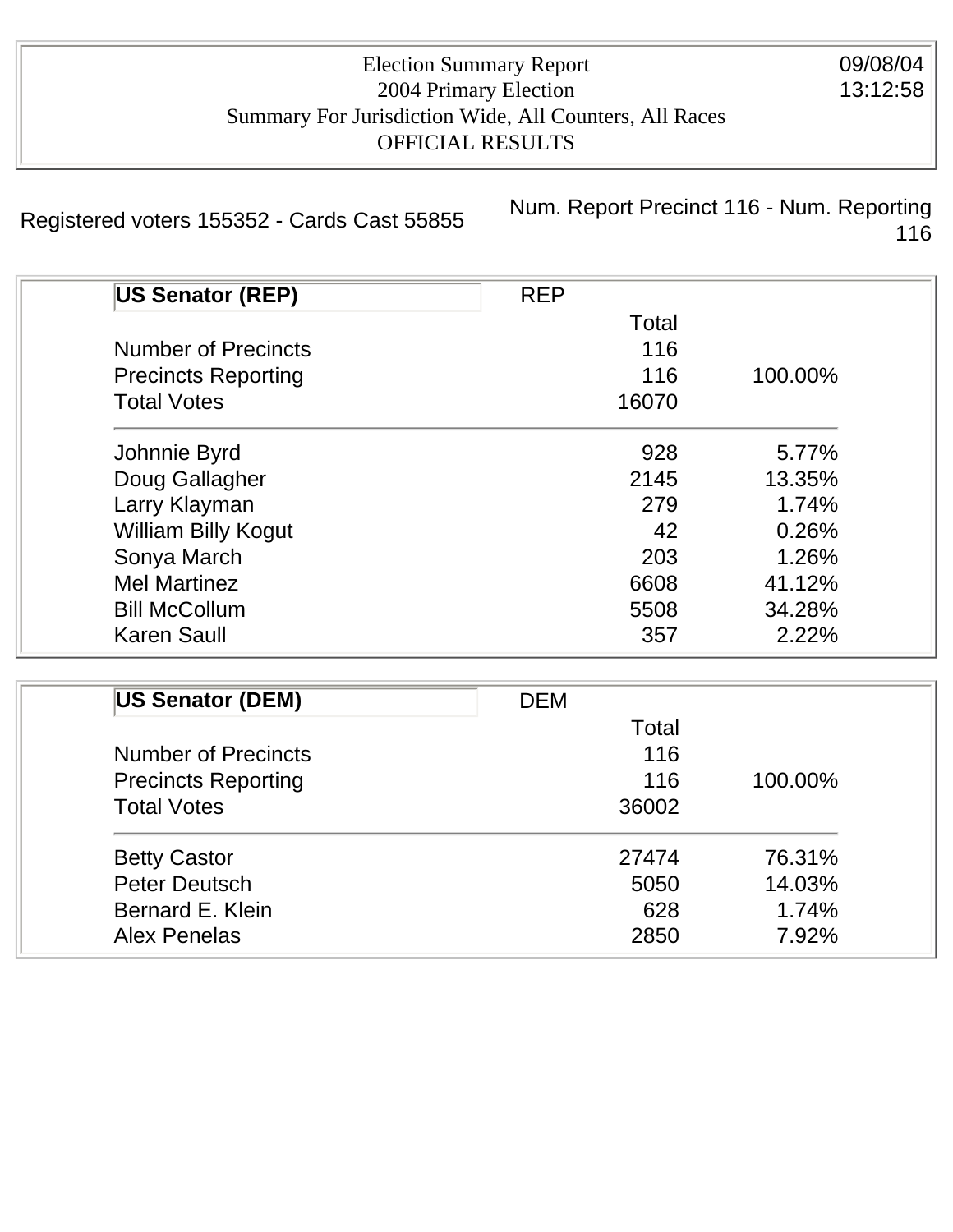| <b>Congress District 4 (REP)</b> | <b>REP</b> |         |
|----------------------------------|------------|---------|
|                                  | Total      |         |
| <b>Number of Precincts</b>       | 6          |         |
| <b>Precincts Reporting</b>       | 6          | 100.00% |
| <b>Total Votes</b>               | 796        |         |
| <b>Ander Crenshaw</b>            | 625        | 78.52%  |
| Deborah KatzPueschel             | 171        | 21.48%  |

| <b>House District 7 (REP)</b> | <b>REP</b> |         |
|-------------------------------|------------|---------|
|                               | Total      |         |
| <b>Number of Precincts</b>    | 10         |         |
| <b>Precincts Reporting</b>    | 10         | 100.00% |
| <b>Total Votes</b>            | 733        |         |
| David Coley                   | 431        | 58.80%  |
| <b>Jamey Westbrook</b>        | 302        | 41.20%  |

| <b>House District 8 (DEM)</b> | <b>DEM</b> |         |
|-------------------------------|------------|---------|
|                               | Total      |         |
| <b>Number of Precincts</b>    | 46         |         |
| <b>Precincts Reporting</b>    | 46         | 100.00% |
| <b>Total Votes</b>            | 11582      |         |
| DeLane Adams                  | 2033       | 17.55%  |
| <b>Curtis Richardson</b>      | 9549       | 82.45%  |

| <b>Tax Collector (REP)</b> | <b>REP</b> |         |
|----------------------------|------------|---------|
|                            | Total      |         |
| <b>Number of Precincts</b> | 115        |         |
| <b>Precincts Reporting</b> | 115        | 100.00% |
| <b>Total Votes</b>         | 15890      |         |
| Paul W. Blackburn          | 4869       | 30.64%  |
| Don Pumphrey               | 11021      | 69.36%  |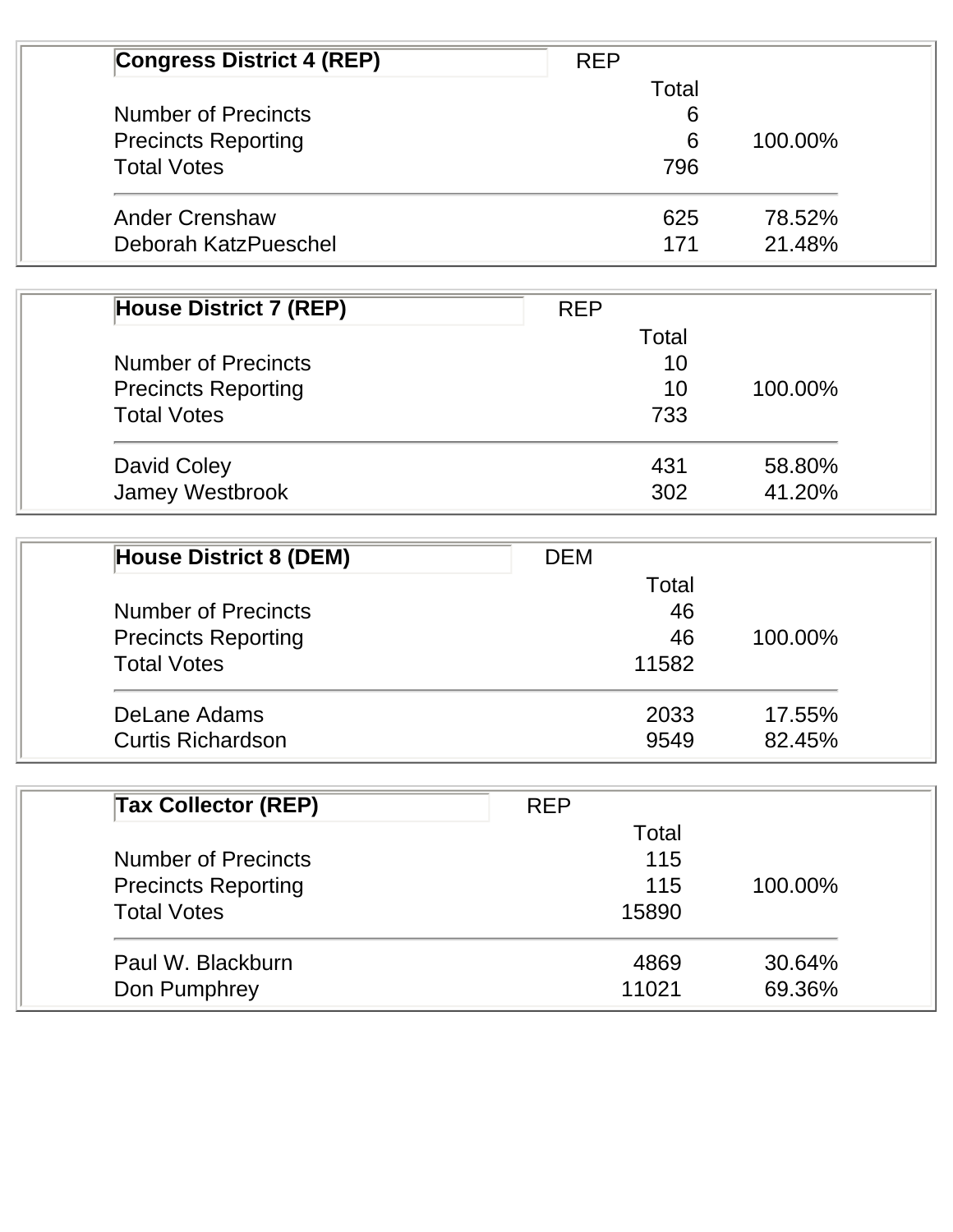| Cty Comm At-Lg Gp 1                              |              |         |
|--------------------------------------------------|--------------|---------|
|                                                  | Total        |         |
| <b>Number of Precincts</b>                       | 115          |         |
| <b>Precincts Reporting</b>                       | 115          | 100.00% |
| <b>Total Votes</b>                               | 54814        |         |
| Ed DePuy                                         | 30399        | 55.46%  |
| Kevin T. Kjellerup                               | 907          | 1.65%   |
| <b>Rudy Maloy</b>                                | 9247         | 16.87%  |
| <b>Daniel Parker</b>                             | 2411         | 4.40%   |
| <b>Gregg Patterson</b>                           | 10133        | 18.49%  |
| <b>Bill Rollins</b>                              | 1717         | 3.13%   |
| <b>County Comm Dist 4</b>                        |              |         |
|                                                  | Total        |         |
| <b>Number of Precincts</b>                       | 30           |         |
|                                                  | 30           | 100.00% |
| <b>Precincts Reporting</b><br><b>Total Votes</b> | 16495        |         |
|                                                  |              |         |
| <b>Tony Grippa</b>                               | 11856        | 71.88%  |
| <b>Bob Hightower</b>                             | 4639         | 28.12%  |
|                                                  |              |         |
| <b>School Board Dist 2</b>                       |              |         |
|                                                  | Total        |         |
| <b>Number of Precincts</b>                       | 26           |         |
| <b>Precincts Reporting</b>                       | 26           | 100.00% |
| <b>Total Votes</b>                               | 11918        |         |
| Lorraine Allen                                   | 3178         | 26.67%  |
| James "Art"Beveridge                             | 794          | 6.66%   |
| Dee Crumpler                                     | 7946         | 66.67%  |
|                                                  |              |         |
| <b>School Board Dist 4</b>                       | <b>Total</b> |         |
| <b>Number of Precincts</b>                       | 27           |         |
|                                                  | 27           |         |
| <b>Precincts Reporting</b>                       |              | 100.00% |
| <b>Total Votes</b>                               | 14440        |         |
| John D. Gladden                                  | 3739         | 25.89%  |
| <b>Rosa Freeman Lovett</b>                       | 1145         | 7.93%   |
| <b>Fred Varn</b>                                 | 9556         | 66.18%  |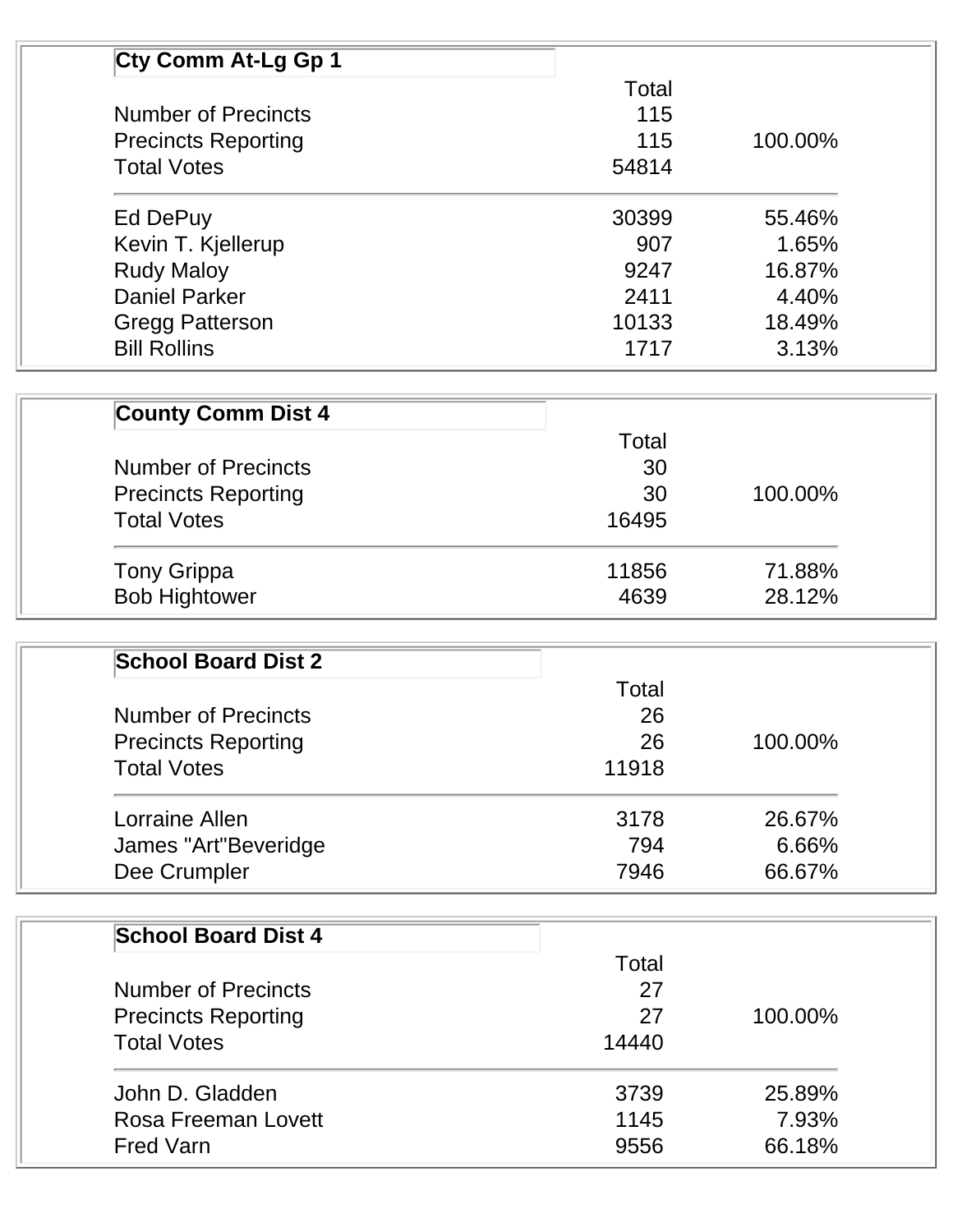| <b>City Commission Seat 2</b> |       |         |
|-------------------------------|-------|---------|
|                               | Total |         |
| <b>Number of Precincts</b>    | 79    |         |
| <b>Precincts Reporting</b>    | 79    | 100.00% |
| <b>Total Votes</b>            | 30613 |         |
| Andrew D. Gillum              | 22040 | 72.00%  |
| D.J. Johnson                  | 3903  | 12.75%  |
| Allen Turnage                 | 4670  | 15.25%  |

| Pct. 1505 Committeewoman (DEM) | <b>DEM</b> |         |
|--------------------------------|------------|---------|
|                                | Total      |         |
| <b>Number of Precincts</b>     |            |         |
| <b>Precincts Reporting</b>     |            | 100.00% |
| <b>Total Votes</b>             | 299        |         |
| Ashley N. Blakely              | 64         | 21.40%  |
| Chaneka M. Douglas             | 45         | 15.05%  |
| Brenda G. Jones                | 53         | 17.73%  |
| Cynthia Y. Taylor              | 62         | 20.74%  |
| Dorothy W. Taylor              | 75         | 25.08%  |

| Pct. 3107 Committeeman (DEM) | <b>DEM</b> |         |
|------------------------------|------------|---------|
|                              | Total      |         |
| <b>Number of Precincts</b>   |            |         |
| <b>Precincts Reporting</b>   |            | 100.00% |
| <b>Total Votes</b>           | 264        |         |
| <b>Rick Eggers</b>           | 119        | 45.08%  |
| <b>Anthony Viegbesie</b>     | 145        | 54.92%  |

| Pct. 3401 Committeeman (DEM)                             | <b>DEM</b> |         |
|----------------------------------------------------------|------------|---------|
| <b>Number of Precincts</b><br><b>Precincts Reporting</b> | Total      | 100.00% |
|                                                          |            |         |
|                                                          |            |         |
| Dan Hendrickson                                          | 79         | 36.92%  |
| Mark T. Ravenscraft                                      | 73         | 34.11%  |
| Mike Wallace                                             | 62         | 28.97%  |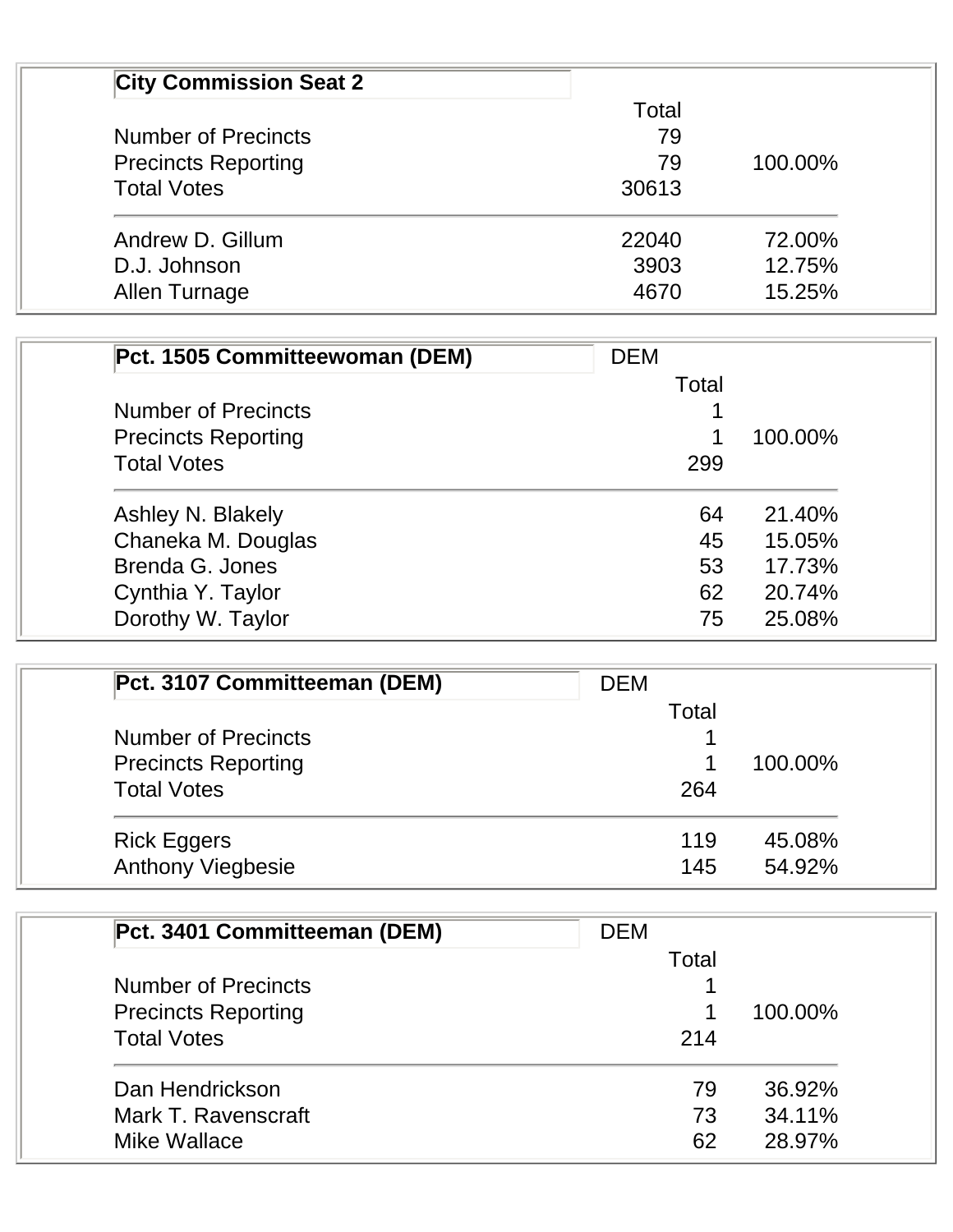| Pct. 3405 Committeewoman (DEM) | <b>DEM</b> |         |
|--------------------------------|------------|---------|
| <b>Number of Precincts</b>     | Total      |         |
|                                |            |         |
| <b>Precincts Reporting</b>     |            | 100.00% |
| <b>Total Votes</b>             | 169        |         |
| Josephine Bourgeois            | 46         | 27.22%  |
| Michelle R Vasilinda           | 123        | 72.78%  |

| Pct. 3461 Committeeman (DEM) | <b>DEM</b> |         |
|------------------------------|------------|---------|
|                              | Total      |         |
| <b>Number of Precincts</b>   |            |         |
| <b>Precincts Reporting</b>   |            | 100.00% |
| <b>Total Votes</b>           | 326        |         |
| J.B. Clark                   | 66         | 20.25%  |
| Clifford S. Dudley           | 93         | 28.53%  |
| Theodore "Ted" Judd          | 121        | 37.12%  |
| <b>Jesse Roberts</b>         | 46         | 14.11%  |

| Pct. 3461 Committeewoman (DEM)                           | <b>DEM</b> |         |
|----------------------------------------------------------|------------|---------|
|                                                          | Total      |         |
| <b>Number of Precincts</b><br><b>Precincts Reporting</b> |            | 100.00% |
|                                                          |            |         |
| <b>Total Votes</b>                                       | 320        |         |
| Christina R. Goswick                                     | 68         | 21.25%  |
| Barbara A. Judd                                          | 147        | 45.94%  |
| <b>Jennifer Roberts</b>                                  | 105        | 32.81%  |

| Pct. 3507 Committeeman (DEM)                                                   | <b>DEM</b> |         |  |
|--------------------------------------------------------------------------------|------------|---------|--|
|                                                                                | Total      |         |  |
| <b>Number of Precincts</b><br><b>Precincts Reporting</b><br><b>Total Votes</b> |            | 100.00% |  |
|                                                                                | 1          |         |  |
|                                                                                | 479        |         |  |
| Jon M. Ausman                                                                  | 192        | 40.08%  |  |
| Kenneth N. McLeod                                                              | 167        | 34.86%  |  |
| <b>Ralph Williams</b>                                                          | 120        | 25.05%  |  |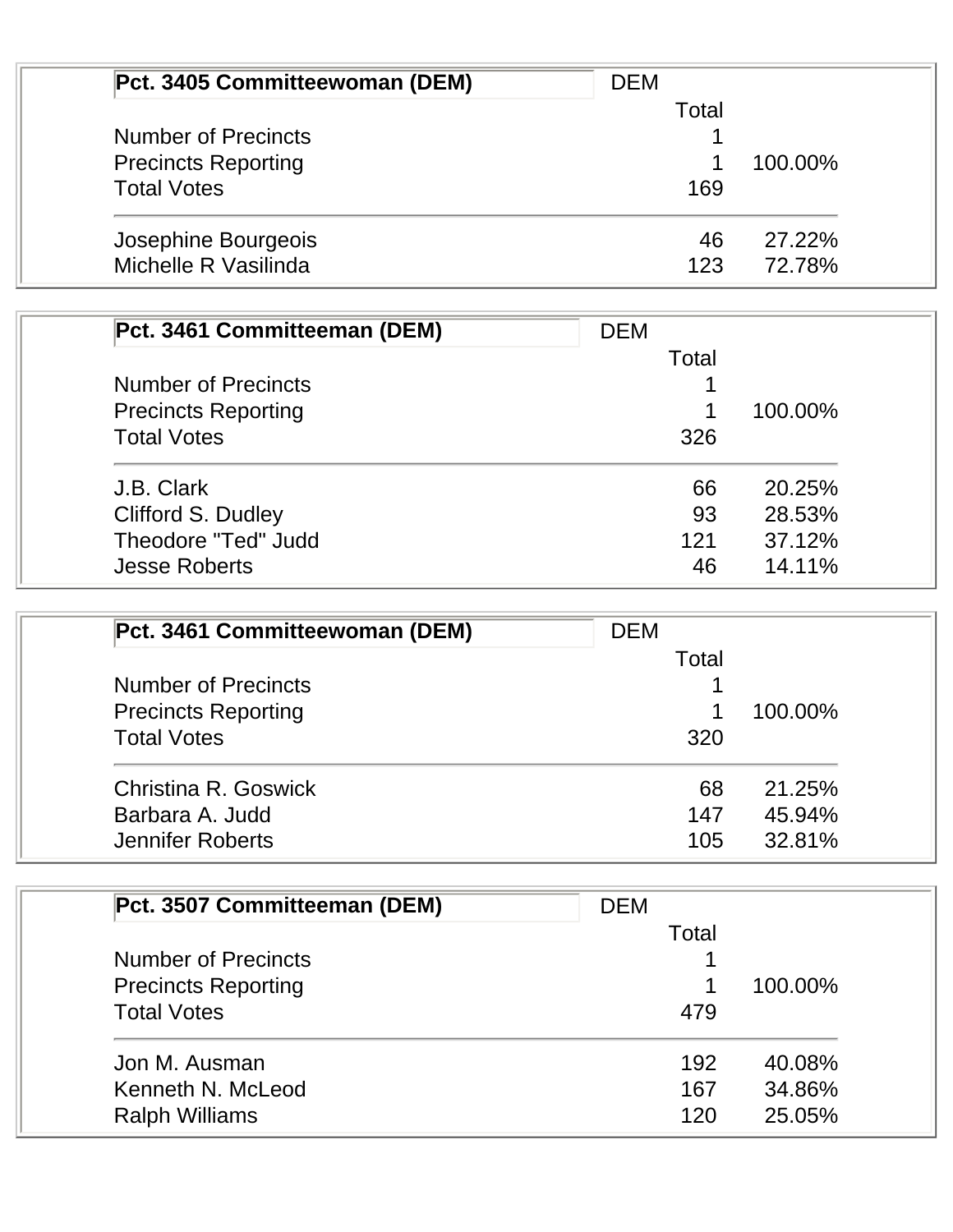| Pct. 4123 Committeewoman (DEM) | <b>DEM</b> |         |
|--------------------------------|------------|---------|
|                                | Total      |         |
| <b>Number of Precincts</b>     |            |         |
| <b>Precincts Reporting</b>     |            | 100.00% |
| <b>Total Votes</b>             | 204        |         |
| Jean L. Knowles                | 111        | 54.41%  |
| <b>Corinne Mathis</b>          | 93         | 45.59%  |

| Pct. 4169 Committeeman (DEM) | <b>DEM</b> |         |
|------------------------------|------------|---------|
|                              | Total      |         |
| <b>Number of Precincts</b>   |            |         |
| <b>Precincts Reporting</b>   |            | 100.00% |
| <b>Total Votes</b>           | 129        |         |
| Leo J. Baucham, Jr.          | 75         | 58.14%  |
| Owen King                    | 54         | 41.86%  |

| Pct. 4461 Committeewoman (DEM) | <b>DEM</b> |         |  |
|--------------------------------|------------|---------|--|
| <b>Number of Precincts</b>     | Total      |         |  |
|                                |            |         |  |
| <b>Precincts Reporting</b>     |            | 100.00% |  |
| <b>Total Votes</b>             | 167        |         |  |
| Mylisa P. Johnson              | 40         | 23.95%  |  |
| Renee Lauren Johnson           | 67         | 40.12%  |  |
| A. Polk-Stephenson             | 60         | 35.93%  |  |

| Pct. 4463 Committeewoman (DEM) | <b>DEM</b> |         |
|--------------------------------|------------|---------|
|                                | Total      |         |
| <b>Number of Precincts</b>     |            |         |
| <b>Precincts Reporting</b>     |            | 100.00% |
| <b>Total Votes</b>             | 253        |         |
| Chinelo Ubaka                  | 75         | 29.64%  |
| Thelma D. Ubaka                | 178        | 70.36%  |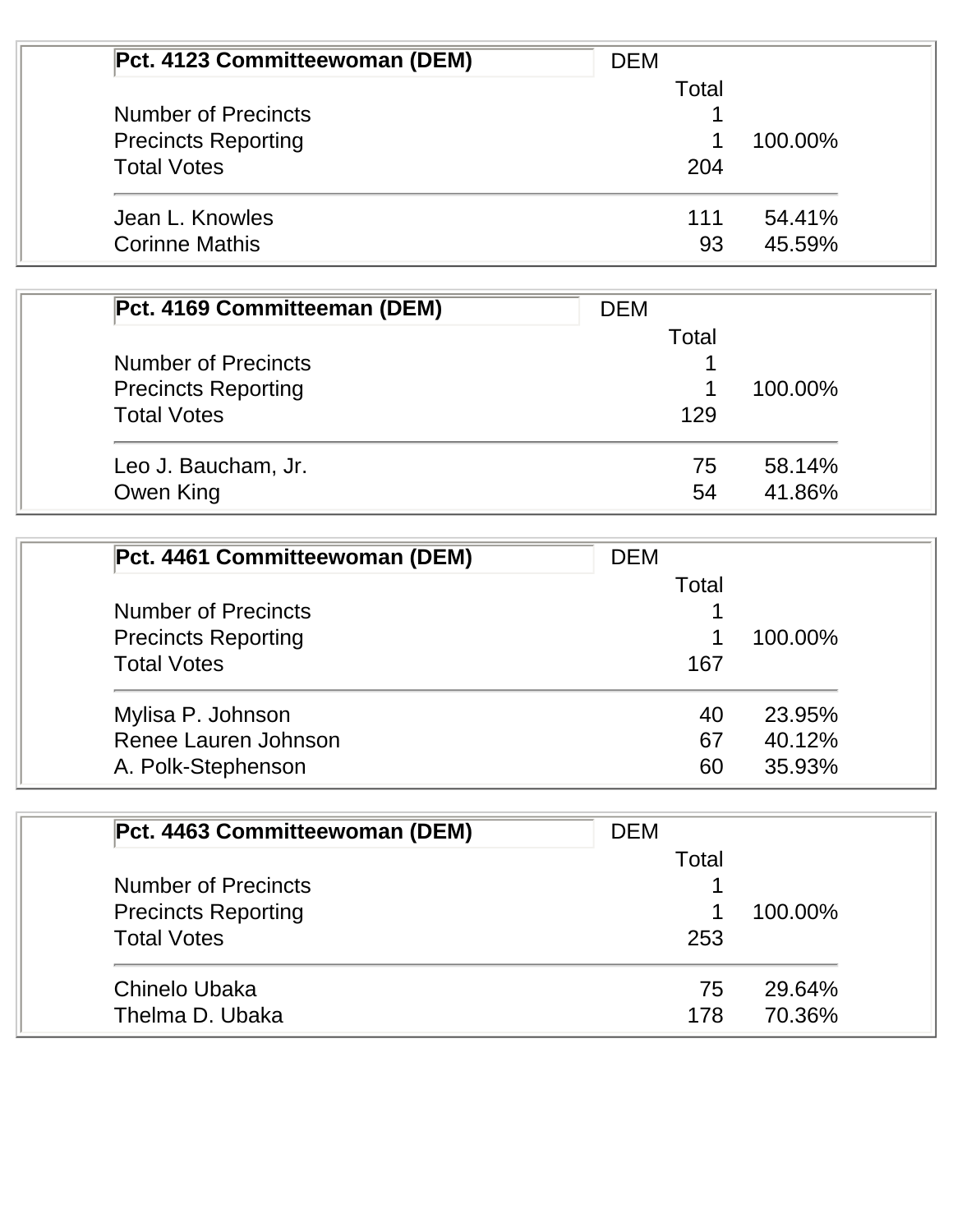| Pct. 5103 Committeewoman (DEM) | <b>DEM</b> |         |
|--------------------------------|------------|---------|
|                                | Total      |         |
| <b>Number of Precincts</b>     |            |         |
| <b>Precincts Reporting</b>     |            | 100.00% |
| <b>Total Votes</b>             | 131        |         |
| <b>Charlene M. Carres</b>      | 80         | 61.07%  |
| Le Whitney                     | 51         | 38.93%  |

| Pct. 5105 Committeeman (DEM) | <b>DEM</b> |         |
|------------------------------|------------|---------|
|                              | Total      |         |
| <b>Number of Precincts</b>   |            |         |
| <b>Precincts Reporting</b>   |            | 100.00% |
| <b>Total Votes</b>           | 374        |         |
| Ben F. Bennett               | 26         | 6.95%   |
| David B. Clark               | 147        | 39.30%  |
| William H. Hollimon          | 52         | 13.90%  |
| <b>Brian Lupiani</b>         | 61         | 16.31%  |
| Jeff Ryan                    | 88         | 23.53%  |

| Pct. 5105 Committeewoman (DEM) | <b>DEM</b> |         |
|--------------------------------|------------|---------|
|                                | Total      |         |
| <b>Number of Precincts</b>     |            |         |
| <b>Precincts Reporting</b>     |            | 100.00% |
| <b>Total Votes</b>             | 383        |         |
| <b>Amalie Datz</b>             | 98         | 25.59%  |
| Linda Z. Rackleff              | 285        | 74.41%  |

| Pct. 5107 Committeeman (DEM)                             | <b>DEM</b> |         |
|----------------------------------------------------------|------------|---------|
|                                                          | Total      |         |
| <b>Number of Precincts</b><br><b>Precincts Reporting</b> |            | 100.00% |
|                                                          |            |         |
| Doug Martin                                              | 29         | 30.21%  |
| James C. Monaghan                                        | 23         | 23.96%  |
| George D. Phillippy                                      | 9          | 9.38%   |
| James A. Richardson                                      | 35         | 36.46%  |